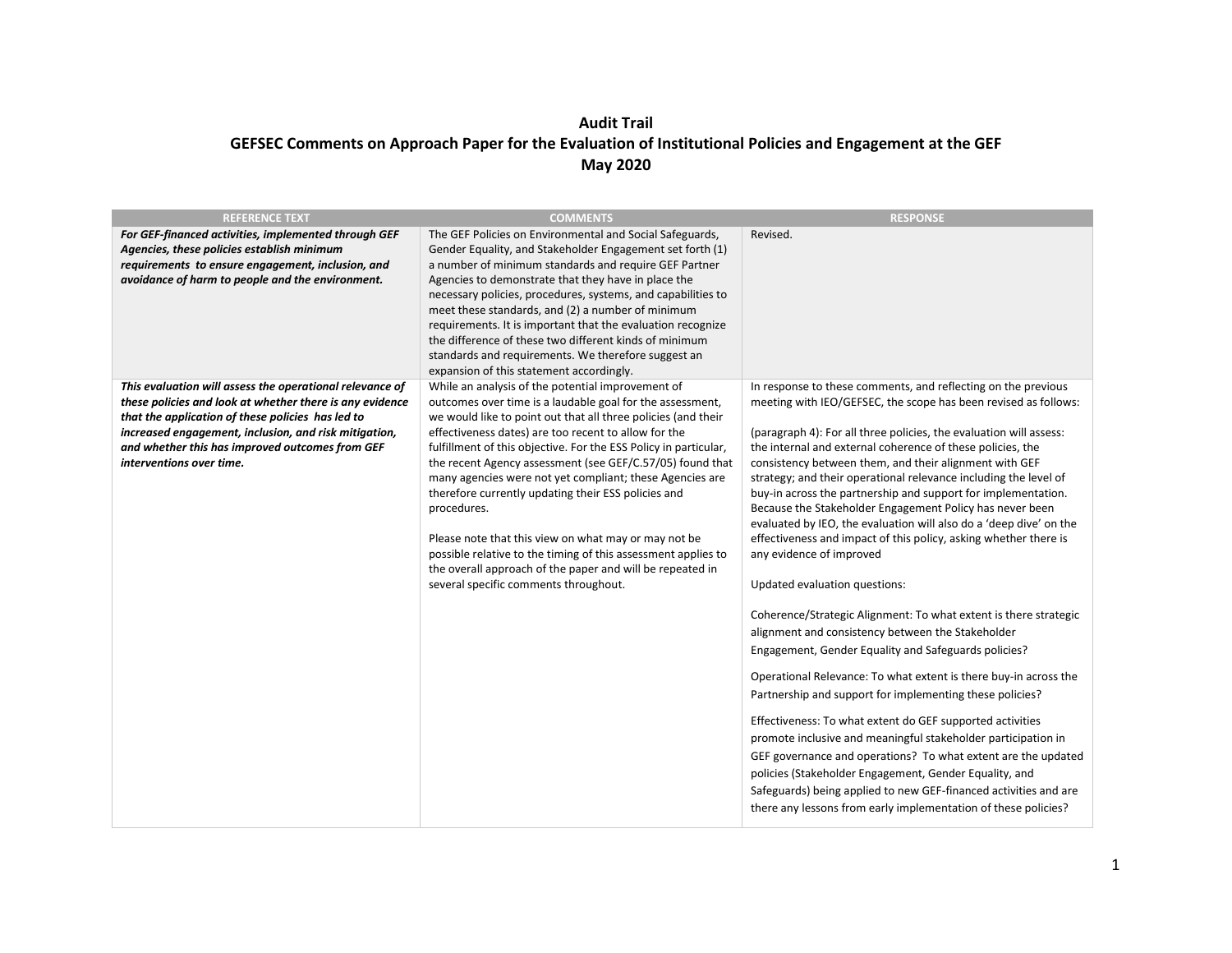|                                                                                                                                                                                                                                                                                                                                                |                                                                                                                                                                                                                                                                                                                                                                                                                                                 | Impact: To what extent is there evidence linking stakeholder |
|------------------------------------------------------------------------------------------------------------------------------------------------------------------------------------------------------------------------------------------------------------------------------------------------------------------------------------------------|-------------------------------------------------------------------------------------------------------------------------------------------------------------------------------------------------------------------------------------------------------------------------------------------------------------------------------------------------------------------------------------------------------------------------------------------------|--------------------------------------------------------------|
|                                                                                                                                                                                                                                                                                                                                                |                                                                                                                                                                                                                                                                                                                                                                                                                                                 | engagement with project and program impacts?                 |
| This will lead to better understanding of whether the<br>application of these policies moves beyond a<br>compliance exercise, and whether they lead to behavior<br>change which drives improvements in design of GEF-<br>financed interventions.                                                                                               | At this early stage of application of the three policies, while<br>there can perhaps be some very preliminary analysis of<br>behavioral change at design, all that can feasibly be<br>considered is compliance. In addition, even when a<br>behavioral change analysis is possible, Agencies and<br>initiatives that were already in full compliance with the<br>policies are unlikely to register much change.                                 | Addressed, see previous comment on scope.                    |
| As the Partnership grew there was a need to ensure<br>that all GEF Agencies were consistent in their policies<br>and approaches for GEF-financed activities, including,<br>inter alia, measures for safeguarding against<br>environmental and social risks, ensuring adequate<br>attention to gender and sufficient stakeholder<br>engagement. | Please reference here the recent compliance assessment<br>and its findings: GEF/C.57/05, Report on the Assessment of<br>GEF Agencies' Compliance with Minimum Standards in the<br>Policies on Environmental and Social Safeguards, Gender<br>Equality, and Stakeholder Engagement,<br>https://www.thegef.org/sites/default/files/council-<br>meeting-<br>documents/EN GEF C.57 05 Report%20on%20Assessmen<br>t%20of%20Agencies%20Compliance.pdf | Revised. Added Footnote 4                                    |
| Recommendations from both documents are reflected in<br>the Guidelines for the Implementation of the Public<br>Involvement Policy (GEF 2014d) approved at 47th<br>Council Meeting in October 2014.                                                                                                                                             | This is a Guidelines document and as such it did not come<br>for "approval" by Council. Please replace with: "presented<br>as an information paper to the 47 <sup>th</sup> Council meeting in<br>October 2014".                                                                                                                                                                                                                                 | Revised.                                                     |
| At the 51st Council meeting, the Working Group<br>recommended an update to the policy.                                                                                                                                                                                                                                                         | It would be useful to include here some further detail on<br>the Working Group: the Working Group, led and facilitated<br>by the GEF Secretariat, presented to Council a series of<br>recommendations to Update the Public Involvement Policy<br>after a 2-year participatory and consultative process.                                                                                                                                         | Revised.                                                     |
| Clear minimum standards were identified for Agencies,<br>to build on and complement those already established<br>through safeguards and fiduciary standards;                                                                                                                                                                                   | Please change "minimum standards" to "minimum<br>requirements".<br>The Policy on Stakeholder Engagement was never intended<br>to complement other Policies but rather to establish<br>mandatory requirements on Stakeholder Engagement that<br>would apply to all projects, irrespective of their level of<br>social or environmental risks. We suggest an adjustment of<br>language accordingly.                                               | Revised.                                                     |
| An updated Policy on Gender Equality (GEF 2017a) was<br>approved by the 53rd GEF Council in November 2017                                                                                                                                                                                                                                      | In this statement (and also throughout the paper), we<br>recommend that the effectiveness dates of the relevant<br>policies be explicitly clarified, in addition to the approval<br>dates, as there is often a time lag between the two.                                                                                                                                                                                                        | Revised.                                                     |
| The 55th GEF Council approved an Updated Policy on<br><b>Environmental and Social Safeguards (GEF 2018c) in</b><br>December 2018.                                                                                                                                                                                                              | As discussed in the point above, it would be instructive to<br>adjust the language throughout the paper with respect to<br>approval versus effectiveness dates.                                                                                                                                                                                                                                                                                 | Revised.                                                     |
| The updated policy expands the minimum standards to<br>new areas including                                                                                                                                                                                                                                                                     | It would be useful if this paragraph referenced and<br>discussed the findings and the process outlined in<br>GEF/C.57/05.                                                                                                                                                                                                                                                                                                                       | Revised.                                                     |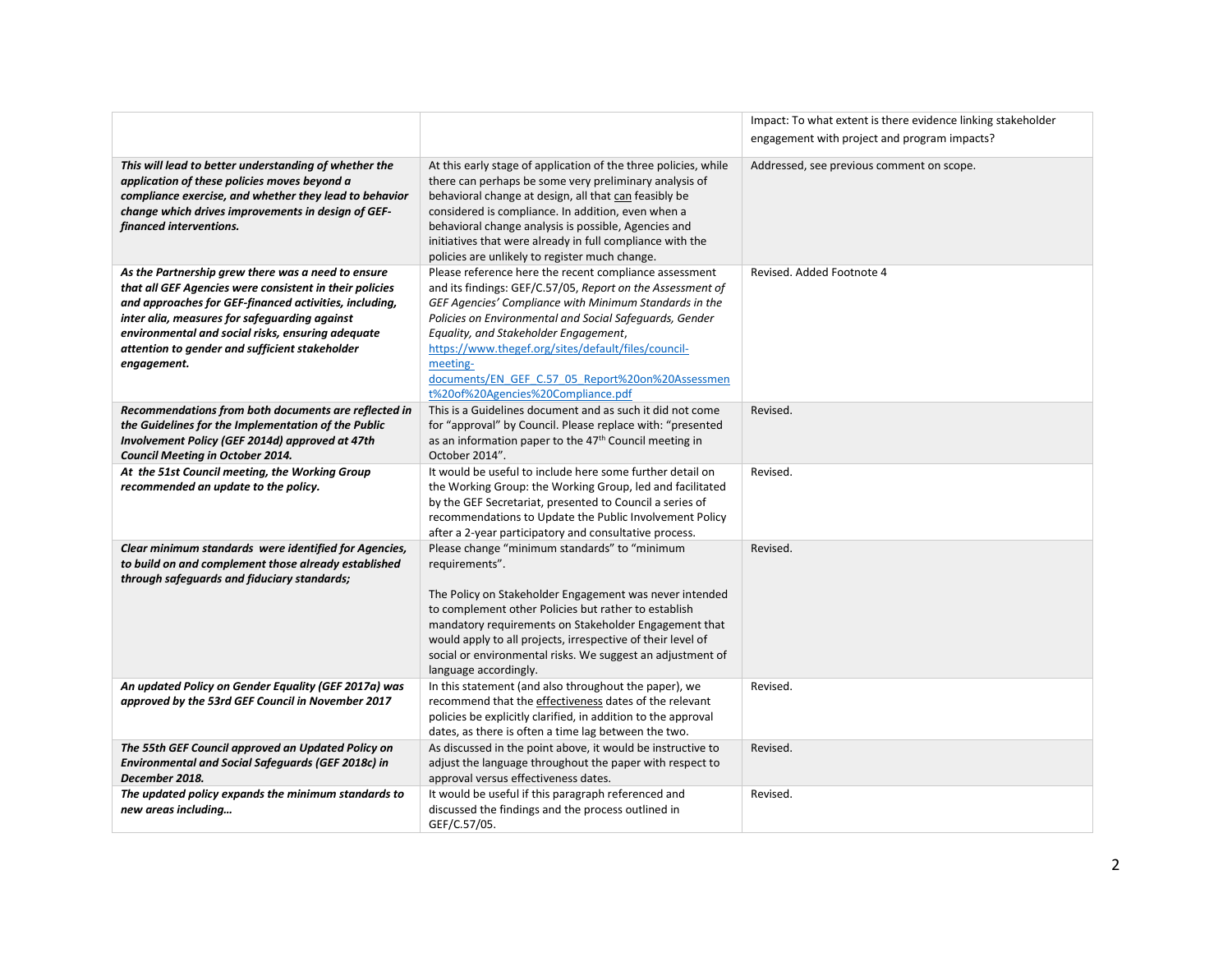| Due to the cross-cutting nature of this topic it is likely<br>that there are relevant findings across the portfolio of<br>IEO evaluations, this evaluation will seek to incorporate<br>and build on these findings where they are applicable.<br>The findings from this evaluation, especially the third<br>learning question, can be used to help the evaluation                                                                                                                  | It would be useful to explicitly discuss here the ongoing IEO<br>evaluations on both the GEF Small Grants Program and the<br>Country Support Program and discuss their<br>complementarities to this study, given the role of these two<br>initiatives in engaging with key stakeholders. The Small<br>Grants Program in particular is a key vehicle for<br>engagement with CSOs and indigenous peoples.<br>While the CIF Evaluations referenced in this paragraph will<br>provide some valuable guidance to this study, these studies | Agreed and revised accordingly.<br>Noted.                                                                                                                                                                             |
|------------------------------------------------------------------------------------------------------------------------------------------------------------------------------------------------------------------------------------------------------------------------------------------------------------------------------------------------------------------------------------------------------------------------------------------------------------------------------------|---------------------------------------------------------------------------------------------------------------------------------------------------------------------------------------------------------------------------------------------------------------------------------------------------------------------------------------------------------------------------------------------------------------------------------------------------------------------------------------------------------------------------------------|-----------------------------------------------------------------------------------------------------------------------------------------------------------------------------------------------------------------------|
| team shape criteria to use when assessment<br>engagement in GEF-financed interventions.                                                                                                                                                                                                                                                                                                                                                                                            | may only pick up issues that are particularly relevant to the<br>MDBs.                                                                                                                                                                                                                                                                                                                                                                                                                                                                |                                                                                                                                                                                                                       |
| A number of these findings are relevant for the current<br>evaluation and have been reflected in the evaluation<br>questions. These include: the extent to which there is<br>buy-in for the policies; the quality standards used during<br>the review process; the extent to which indicators used<br>to track progress are adequate; and an examination of<br>capacity development to support implementation of the<br>policies.                                                  | As in the point above, while the World Bank evaluations will<br>provide some valuable guidance to this study, these studies<br>may only pick up issues that are particularly relevant to the<br>MDBs.<br>In addition, while the point on capacity development is<br>referenced as being reflected, this topic appears to be<br>largely absent from the evaluation questions of this paper.                                                                                                                                            | Noted.<br>Capacity building is an important element and is reflected in the<br>evaluation matrix under KQ 2: To what extent is there buy-in<br>across the Partnership and support for implementing these<br>policies? |
| The purpose of this evaluation is to provide evidence on<br>the relevance and application of three GEF policies that<br>promote inclusivity, engagement, and avoidance of<br>undue harm to stakeholders: the Stakeholder<br><b>Engagement Policy; the Gender Equality Mainstreaming</b><br>Policy; and the GEF Policy on Agency Minimum<br><b>Standards on Environmental and Social Safeguards.</b>                                                                                | Please replace "Gender Equality Mainstreaming" with<br>"Gender Equality" (this may need to be corrected in<br>multiple places throughout the paper).<br>Please replace "GEF Policy on Agency Minimum Standards<br>on Environmental and Social Safeguards" with "GEF Policy<br>on Environmental and Social Safeguards".                                                                                                                                                                                                                | Revised.                                                                                                                                                                                                              |
| The objective of the evaluation is to assess how these<br>policies have been applied over time, and to what<br>extent there is any evidence they have impacted how<br>the GEF identifies, designs, and implements GEF-<br>financed interventions. The evaluation will look at these<br>policies against the following criteria: strategic<br>alignment, operational relevance, and contribution to<br>additional benefits beyond the objectives of GEF-<br>financed interventions. | As raised in earlier points, we are concerned that the timing<br>of this evaluation relative to the recent effectiveness dates<br>of the three policies may not allow for the fulfillment of this<br>objective. There is little likelihood of finding meaningful<br>evidence that the application of the new policies has<br>improved outcomes. We suggest the modification of this<br>objective (and the paper) accordingly.                                                                                                         | Addressed, see previous comment on scope.                                                                                                                                                                             |
| The evaluation will look at these policies against the<br>following criteria: strategic alignment, operational<br>relevance, and contribution to additional benefits<br>beyond the objectives of GEF-financed interventions.                                                                                                                                                                                                                                                       | It is not clear what is intended with the criterion of:<br>"additional benefits beyond the objectives of GEF-financed<br>interventions". These (and other) GEF policies are not<br>additive to the process of project conceptualization and<br>implementation, but rather are interwoven into project<br>objectives and are directly related to its success. We would<br>welcome more clarity on this point.                                                                                                                          | Addressed, see previous comment on scope.                                                                                                                                                                             |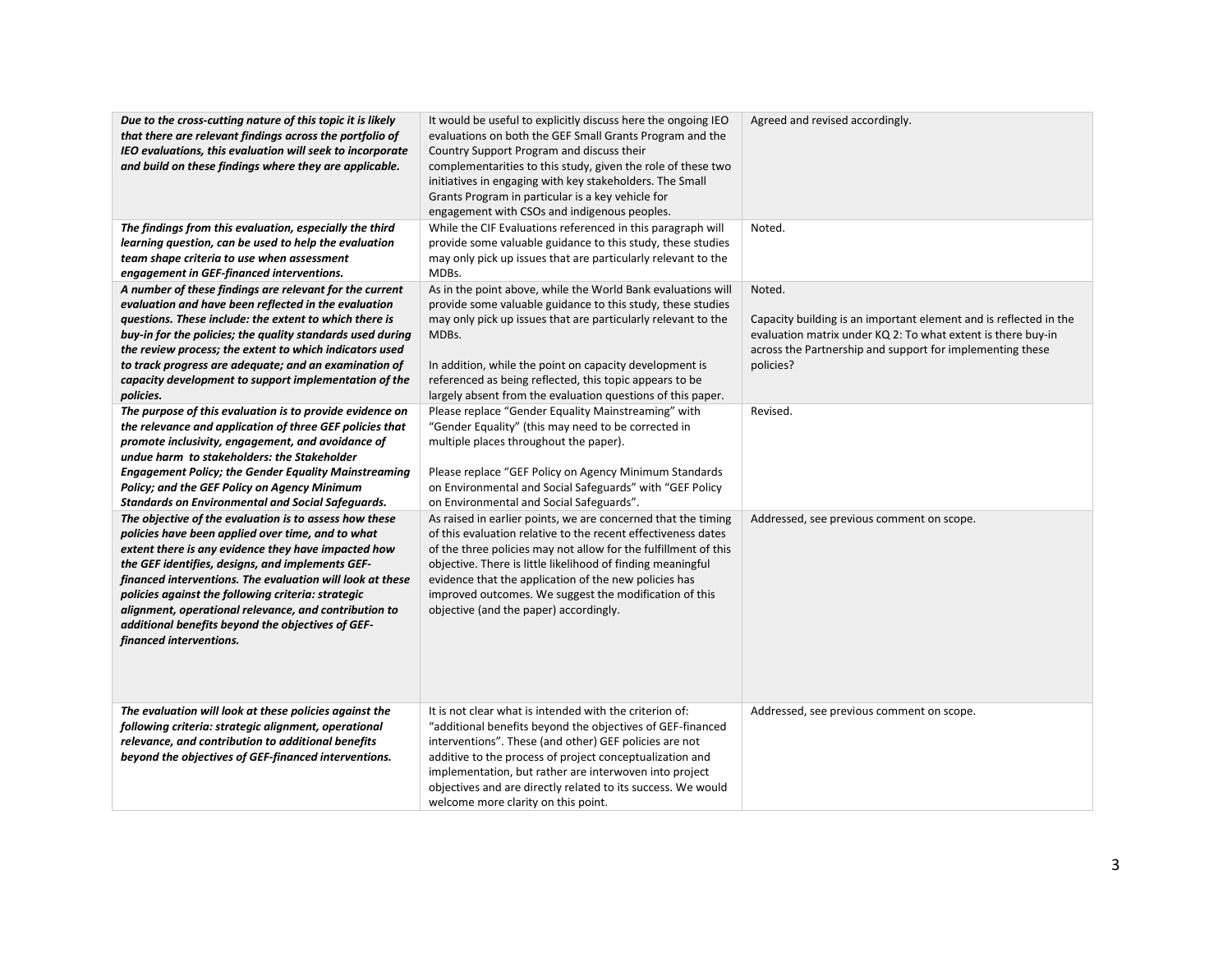| Other important stakeholders include the executing<br>agencies, operational focal points (OFPs), country<br>governments, the Civil Society Network, staff at<br>international environmental conventions, civil society<br>organizations, and community members affected by<br><b>GEF-financed interventions.</b> | An additional stakeholder that can be included here is<br>"other environmental funds", for example the Adaptation<br>Fund, CIF, GCF and FFEM.                                                                                                                                                                                                                                                                                                                                                                                                                                                            | Revised.                                                                                                                                                                                                                                                                                                                                |
|------------------------------------------------------------------------------------------------------------------------------------------------------------------------------------------------------------------------------------------------------------------------------------------------------------------|----------------------------------------------------------------------------------------------------------------------------------------------------------------------------------------------------------------------------------------------------------------------------------------------------------------------------------------------------------------------------------------------------------------------------------------------------------------------------------------------------------------------------------------------------------------------------------------------------------|-----------------------------------------------------------------------------------------------------------------------------------------------------------------------------------------------------------------------------------------------------------------------------------------------------------------------------------------|
| In line with IEO's standard approach, the evaluation will<br>form a Reference Group, composed of representatives<br>from the GEF Secretariat, GEF Agencies (including UN<br>agencies and an NGO Agency), and civil society<br>representatives.                                                                   | Given that the evaluation has already begun, we would<br>welcome clarity on the GEF Secretariat representatives, and<br>on the consultations that have taken place / are taking place<br>on this approach paper with these and other stakeholders.                                                                                                                                                                                                                                                                                                                                                       | The evaluation has only begun in the sense that we have hired<br>consultants and done some preliminary interviews. We plan to<br>form a Reference Group comprised of representation from the<br>following stakeholder groups: GEFSEC, CSO Network, IPAG, and<br>GEF Agencies.                                                           |
| Effectiveness: Is there any evidence that these policies<br>shape the way that GEF-financed interventions are<br>identified, designed, and implemented?                                                                                                                                                          | As per earlier comments on timing, it may be too early in<br>the application of these policies to answer this evaluation<br>question, in particular with respect to implementation.                                                                                                                                                                                                                                                                                                                                                                                                                      | Addressed, see previous comment on scope.                                                                                                                                                                                                                                                                                               |
| Impact: To what extent does the application of the<br>policies matter for achievement of development<br>objectives? Is there any evidence that these policies<br>have led to benefits beyond the GEF environmental<br>objectives?                                                                                | As per earlier comments on timing, it may be too early in<br>the application of these policies to answer this evaluation<br>question, in particular with respect to implementation.                                                                                                                                                                                                                                                                                                                                                                                                                      | Addressed, see previous comment on scope.                                                                                                                                                                                                                                                                                               |
| These policies apply to the Secretariat, GEF Agencies<br>and all GEF-financed interventions, the evaluation<br>design will reflect this coverage, making every effort to<br>ensure that interactions occur with all GEF Agencies.                                                                                | It seems that Agencies can only be covered in this<br>evaluation if the projects chosen for analysis span all<br>Agencies. Will this be the case?                                                                                                                                                                                                                                                                                                                                                                                                                                                        | Stakeholder interviews and the portfolio review are separate<br>activities and not interdependent. However because the<br>stakeholder engagement portfolio review goes back to GEF-5, we<br>anticipate broad agency coverage and will also aim for broad<br>agency coverage through other activities such as interviews and<br>surveys. |
| The timeline covered by this evaluation includes<br>interventions financed under GEF-5 through those<br>approved before July 1, 2020.                                                                                                                                                                            | Given this timeline, there appears to be little likelihood of<br>finding meaningful evidence that the application of the new<br>policies has improved outcomes.                                                                                                                                                                                                                                                                                                                                                                                                                                          | Addressed, see previous comment on scope.                                                                                                                                                                                                                                                                                               |
| An online survey will be conducted with different<br>modules targeted at specific stakeholder groups<br>(Operational Focal Points, Council Members, CSO<br>Network, CSO members, Agency staff).                                                                                                                  | It would be useful to understand how the survey<br>respondents will be chosen, particularly with respect to the<br>CSO network and CSO members (representatives of civil<br>society?). An examination of the GEF-portfolio of projects<br>(through GEF-7) may provide names of CSOs that have been<br>engaged as, for example, project executors, co-executors,<br>and/or co-financiers. As mentioned in an earlier point, the<br>separate Joint Evaluation of the GEF Small Grants<br>Programme can also provide relevant information regarding<br>engagement of civil society in the GEF more broadly. | Revised.                                                                                                                                                                                                                                                                                                                                |
| Figure 1. Key policy milestones and GEF periods                                                                                                                                                                                                                                                                  | It would be useful to also highlight in Figure 1 the windows<br>of the effectiveness dates of the respective policies.                                                                                                                                                                                                                                                                                                                                                                                                                                                                                   | Revised.                                                                                                                                                                                                                                                                                                                                |
| Project/program documents (especially at the PIF/PDF<br>approval and CEO endorsement phase), terminal<br>evaluation reports, and document templates will be<br>reviewed to answer questions about effectiveness and<br>impact.                                                                                   | Project documents beyond PIF/CEO endorsements would<br>not have been created in line with the latest policies, and so<br>these will not be able to answer questions about<br>effectiveness and impact.                                                                                                                                                                                                                                                                                                                                                                                                   | Addressed, see previous comment on scope.                                                                                                                                                                                                                                                                                               |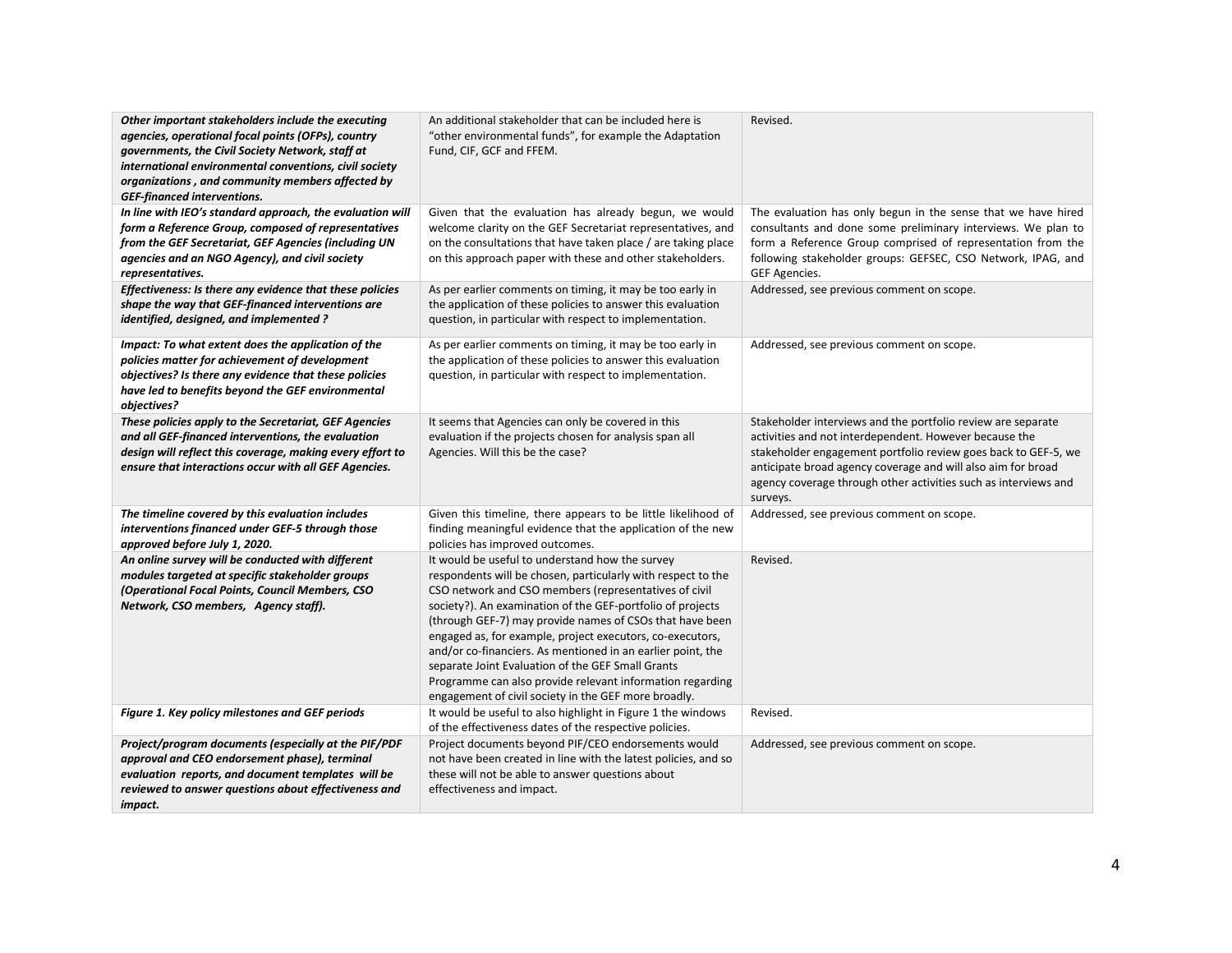| This evaluation will rely heavily on feedback from<br>stakeholders across the partnership. Interactions will<br>take place with staff and volunteers from the following<br>stakeholder groups                                                                                                                            | The GEF Gender Partnership should be included in this list<br>of stakeholder groups.                                                                                                                                                                                                                                                                                                                                                                                                         | Revised.                                                                                                                                                                                                                                                                                                                           |
|--------------------------------------------------------------------------------------------------------------------------------------------------------------------------------------------------------------------------------------------------------------------------------------------------------------------------|----------------------------------------------------------------------------------------------------------------------------------------------------------------------------------------------------------------------------------------------------------------------------------------------------------------------------------------------------------------------------------------------------------------------------------------------------------------------------------------------|------------------------------------------------------------------------------------------------------------------------------------------------------------------------------------------------------------------------------------------------------------------------------------------------------------------------------------|
| It is also anticipated that this exercise [Network<br>Analysis] could reveal examples of excellence in terms<br>of institutions or individuals that apply the policies well.                                                                                                                                             | It is unclear how a network analysis will reveal these<br>examples.                                                                                                                                                                                                                                                                                                                                                                                                                          | Revised. Please see evaluation matrix for an updated approach -<br>stakeholder mapping (needs/yields) exercise.                                                                                                                                                                                                                    |
| Field Visits: The evaluation will carry out field visits to<br>project sites to conduct interviews with project<br>stakeholders to gain an in-depth understanding of<br>whether these policies, when applied holistically, have<br>intended or unintended impacts.                                                       | The approach paper in general, inclusive of field visits,<br>stakeholder outreach and survey methods, needs to be<br>revised in line with necessary adjustments to the COVID-19<br>crisis. We would welcome clarity on how the work will<br>progress in light of these constraints.                                                                                                                                                                                                          | Agreed. In the time since the approach paper was drafted the<br>situation has changed. Additional paragraphs addressing the<br>challenges and limitations associated with COVID-19 have been<br>added.                                                                                                                             |
| The selection of countries and intervention types will be<br>informed by the portfolio analysis, network analysis,<br>and stakeholder interviews and be guided by the<br>following criteria: GEF Agency, type of executing<br>agency, geographical distribution, and GEF focal area.                                     | It may be useful to also consider the additional criteria of (i)<br>type of project (program, FSP, MSP, EA) and (ii) stage of<br>implementation, and select representative sample points<br>accordingly.                                                                                                                                                                                                                                                                                     | Agreed, added language expanding proposed selection criteria.                                                                                                                                                                                                                                                                      |
| The evaluation will conduct a portfolio review based on<br>PMIS data and Annual Performance Reports.                                                                                                                                                                                                                     | The GEF Portal will also be a source of information.                                                                                                                                                                                                                                                                                                                                                                                                                                         | Revised.                                                                                                                                                                                                                                                                                                                           |
| Using the review template, the evaluation team will<br>rate projects along criteria related to application of the<br>policies and look for any relationship between these<br>ratings and project performance (as reflected in<br>terminal evaluation ratings).                                                           | All projects at TE stage in this review would not have been<br>designed or (largely) implemented under the jurisdiction of<br>the new policies. This methodology and/or statement<br>therefore needs adjustment.                                                                                                                                                                                                                                                                             | Addressed, see previous comment on scope.                                                                                                                                                                                                                                                                                          |
| The approach paper will be circulated to the GEF<br>Secretariat, the CSO Network, the Indigenous Peoples<br>Advisory Group, and implementing agencies and the<br>evaluation report will be shared with the same<br>stakeholders plus relevant executing agencies and other<br>stakeholders consulted for the evaluation. | Given that the Secretariat did not get the opportunity to<br>formally comment on the approach paper before the<br>Evaluation began, it would be useful to know if these other<br>stakeholder groups have indeed been consulted as initially<br>planned.<br>The Operational Focal Points are mentioned for<br>consultation in other parts of the paper, but not in this<br>paragraph. We suggest consistency across the document in<br>terms of the stakeholder groups to be consulted.       | We plan to form a Reference Group comprised of representation<br>from the following stakeholder groups: GEFSEC, CSO Network,<br>IPAG, and GEF Agencies.                                                                                                                                                                            |
| This will not diminish the ability to look at trends in<br>application of these policies over time, given the long<br>history and previous versions of the policies being<br>evaluated.                                                                                                                                  | We suggest that this "Limitations" section be more clearly<br>defined. While the paper explicitly (and correctly) recognizes<br>as a limitation the small portfolio that is under the<br>jurisdiction of the new policies, the statement is also made<br>that this " will not diminish the ability to look at trends in<br>application of these policies over time, given the long history<br>and previous versions of the policies being evaluated." It is<br>unclear how this can be done. | The scope has been revised, we will conduct an in-depth review of<br>stakeholder engagement and associated policies and guidelines<br>(including the precursor to the current policy), looking at trends<br>over time. The review of the Gender and Safeguards policies is<br>more limited, as discussed in the comments on scope. |
| Conducting an evaluation at this point allows for a<br>better understanding of factors within the Partnership<br>that matter for effective implementation of these<br>policies. The broader impacts of the new policies could<br>be covered as part of future IEO evaluations.                                           | An evaluation at this stage that is largely limited in scope to<br>a better understanding of factors within the Partnership"<br>that matter for effective implementation of these policies",<br>with broader impact left to future evaluations that will by<br>definition have a larger evidence base, indeed seems to be                                                                                                                                                                    | Addressed, see previous comment on scope.                                                                                                                                                                                                                                                                                          |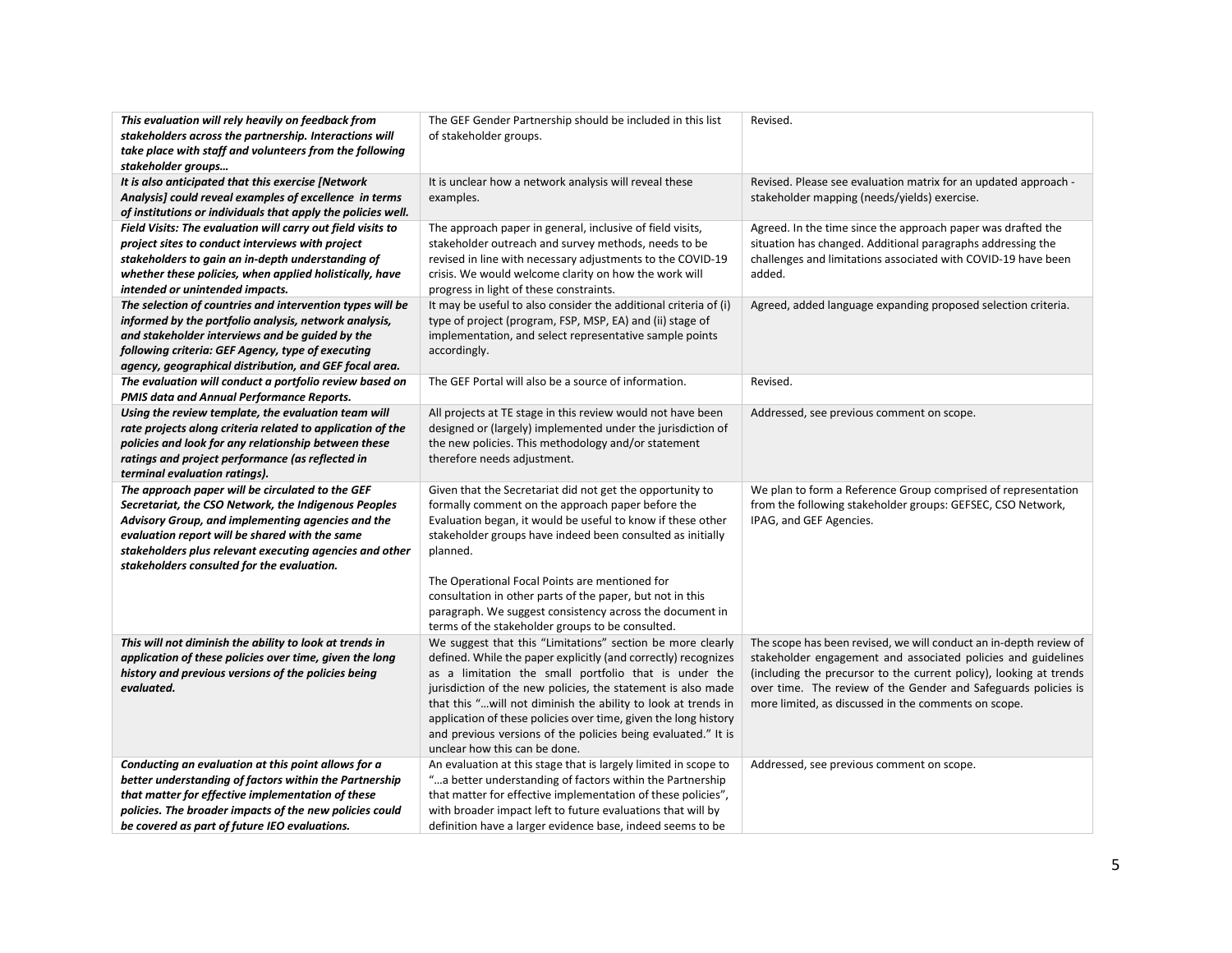|                                                                                                                        | an achievable goal. However, the objectives as discussed                                                                     |                                                                                                            |
|------------------------------------------------------------------------------------------------------------------------|------------------------------------------------------------------------------------------------------------------------------|------------------------------------------------------------------------------------------------------------|
|                                                                                                                        | throughout the paper move well beyond this scope.                                                                            |                                                                                                            |
| another limitation is the number of field visits that can                                                              | COVID-19 restrictions should be mentioned here as a                                                                          | Limitations section has been revised to reflect considerations and                                         |
| be carried out within the resource envelope (time and                                                                  | limitation.                                                                                                                  | limitations from the COVID-19 pandemic.                                                                    |
| finances) for this evaluation.                                                                                         |                                                                                                                              |                                                                                                            |
| Table 1. Gantt chart of project activities.                                                                            | As per earlier comments, this needs to be adjusted in terms                                                                  | Adjusted.                                                                                                  |
|                                                                                                                        | of COVID-19 restrictions - the inability to do field trips, as<br>well as the inability to conduct interviews around council |                                                                                                            |
|                                                                                                                        | gatherings and ECWs. We would also welcome a discussion                                                                      |                                                                                                            |
|                                                                                                                        | of how the Evaluation intends to compensate for these                                                                        |                                                                                                            |
|                                                                                                                        | unavoidable changes.                                                                                                         |                                                                                                            |
| <b>Evaluation Design</b>                                                                                               | A general comment for this section is that the new                                                                           | Noted and revised.                                                                                         |
|                                                                                                                        | Implementation Modules in the GEF Portal can also be                                                                         |                                                                                                            |
|                                                                                                                        | considered a useful source of information.                                                                                   |                                                                                                            |
| <b>Evaluation Design:</b>                                                                                              | This point may not be able to be addressed due to the                                                                        | Addressed, see previous comment on scope.                                                                  |
| Perception on whether these policies have resulted in                                                                  | timing of the new policies relative to the cohort being                                                                      |                                                                                                            |
| substantial inclusion or whether this is a box ticking                                                                 | analyzed.                                                                                                                    |                                                                                                            |
| exercise (look for examples to illustrate)                                                                             |                                                                                                                              |                                                                                                            |
| Evidence of catalytic effect of the policies: Do GEF                                                                   | The opposite scenario is also equally relevant: evidence that                                                                | Noted.                                                                                                     |
| Agencies report that they changed their internal policies<br>or approaches based at least in part on the GEF policies? | some Agencies already had minimum requirements in place<br>prior to these three GEF policies under analysis.                 |                                                                                                            |
| <b>Figure 2</b>                                                                                                        | As per an earlier comment, it would be useful to also                                                                        | Revised. Figures 1 and 2 include effectiveness dates, which have                                           |
|                                                                                                                        | highlight the windows of the effectiveness dates of the                                                                      | also been added in the text.                                                                               |
|                                                                                                                        | respective policies.                                                                                                         |                                                                                                            |
| The current size of the portfolio for the recently                                                                     | It would be useful to disaggregate the portfolio size by                                                                     | Revised, Appendix 3                                                                                        |
| approved policies follows                                                                                              | cohort of projects.                                                                                                          |                                                                                                            |
| Appendix 4: Updates to previous IEO Evaluations - CSO                                                                  | While the evaluation questions are very clear, an evaluation                                                                 | The scope, framing, and evaluation matrix have been revised                                                |
| Network and Engagement with Indigenous Peoples                                                                         | design matrix such as in Appendix 1 that clearly links the key                                                               | accordingly. Assessing the extent to which the recommendations                                             |
|                                                                                                                        | questions to (i) Indicators/basic data/what to look for, (2)                                                                 | from the CSO Network have been taken up is a starting point, but                                           |
|                                                                                                                        | Sources of information and (3) Methodology would be                                                                          | the line of inquiry regarding how the GEF engages with CSOs will                                           |
|                                                                                                                        | valuable.                                                                                                                    | be trained more broadly on the extent to which CSOs engage                                                 |
|                                                                                                                        | It would also be useful to explicitly discuss the                                                                            | with the GEF, either as part of the CSO Network or otherwise, as<br>per the Stakeholder Engagement Policy. |
|                                                                                                                        | recommendations of the previous evaluations (upon which                                                                      |                                                                                                            |
|                                                                                                                        | these evaluation questions are based) in the context of any                                                                  |                                                                                                            |
|                                                                                                                        | limitations. For example, the previous CSO Network                                                                           |                                                                                                            |
|                                                                                                                        | Evaluation did not identify the governance issues and                                                                        |                                                                                                            |
|                                                                                                                        | conflict amongst the Network's leadership. The CSO                                                                           |                                                                                                            |
|                                                                                                                        | Network encompasses a very limited subset of civil society                                                                   |                                                                                                            |
|                                                                                                                        | stakeholders, most of which are not engaged in any projects                                                                  |                                                                                                            |
|                                                                                                                        | financed by the GEF. Therefore, we would recommend that                                                                      |                                                                                                            |
|                                                                                                                        | this evaluation revisits and updates the evaluation of GEF's                                                                 |                                                                                                            |
|                                                                                                                        | engagement with civil society (beyond the Network) more                                                                      |                                                                                                            |
|                                                                                                                        | broadly. Another example is how changes in CSO Network                                                                       |                                                                                                            |
|                                                                                                                        | leadership has meant that there are not consistent IP                                                                        |                                                                                                            |
|                                                                                                                        | representatives that can serve as part of IPAG.                                                                              |                                                                                                            |